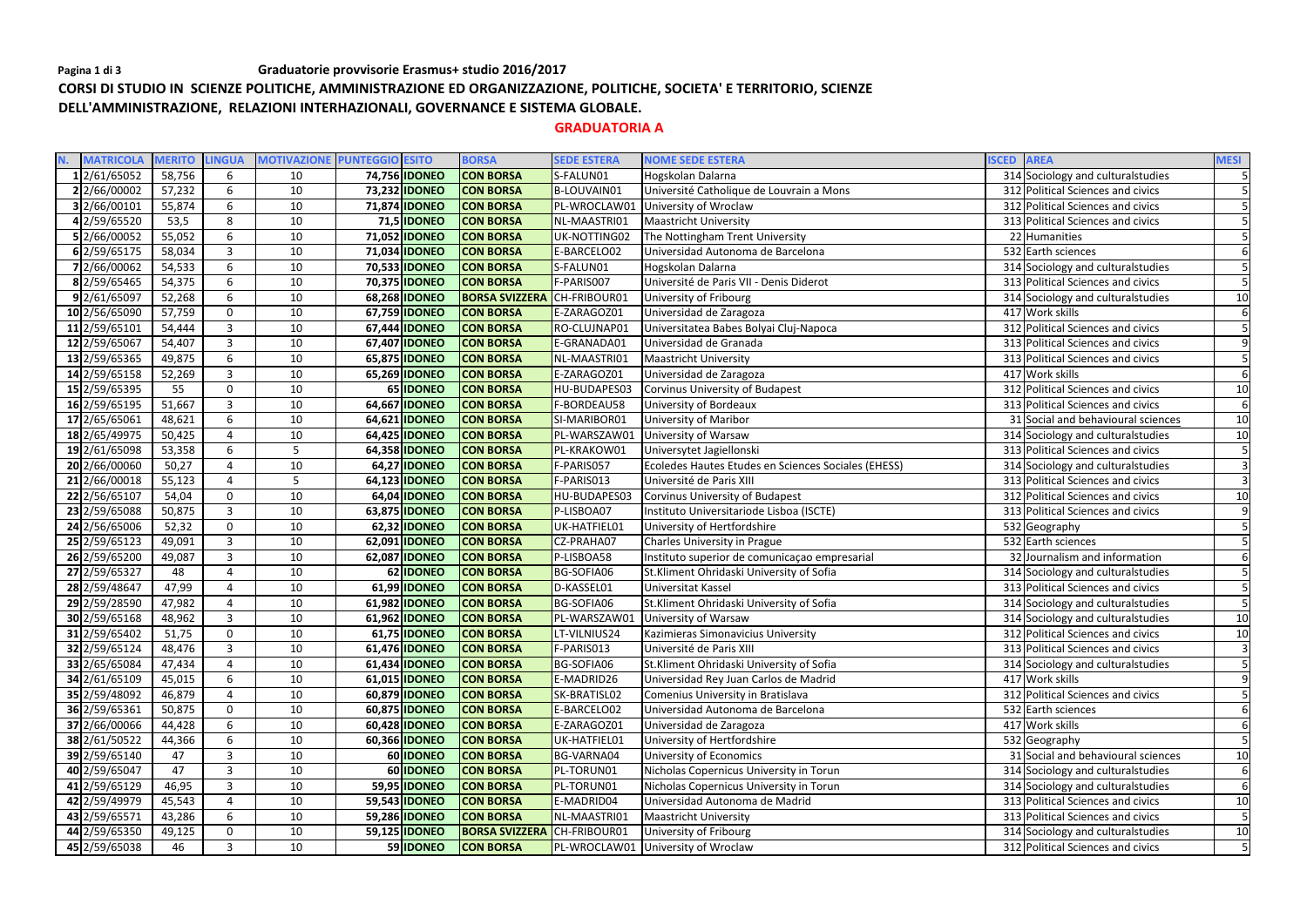## Pagina 2 di 3 **Graduatorie provvisorie Erasmus+ studio** 2016/2017

**CORSI DI STUDIO IN SCIENZE POLITICHE, AMMINISTRAZIONE ED ORGANIZZAZIONE, POLITICHE, SOCIETA' E TERRITORIO, SCIENZE DELL'AMMINISTRAZIONE, RELAZIONI INTERHAZIONALI, GOVERNANCE E SISTEMA GLOBALE.** 

**(continua) GRADUATORIA A** 

| 46 2/59/49984 | 44,958 | 4              | 10 | 58,958 IDONEO        | <b>CON BORSA</b>   | E-MADRID04        | Universidad Autonoma de Madrid                                              | 313 Political Sciences and civics  | 10               |
|---------------|--------|----------------|----|----------------------|--------------------|-------------------|-----------------------------------------------------------------------------|------------------------------------|------------------|
| 47 2/61/65099 | 47,823 | 6              | 5  | 58,823 IDONEO        | <b>CON BORSA</b>   | G-THESSAL01       | Aristotle University of Thessaloniki                                        | 311 Economics                      |                  |
| 48 2/59/65079 | 45,522 | 3              | 10 | 58,522 IDONEO        | <b>CON BORSA</b>   | BG-VARNA04        | University of Economics                                                     | 31 Social and behavioural sciences | 10               |
| 49 2/59/65325 | 48,375 | $\mathbf{0}$   | 10 | 58,375 <b>IDONEO</b> | <b>CON BORSA</b>   | RO-BUCARES09      | Universitatea din Bucuresti                                                 | 313 Political Sciences and civics  | 6                |
| 50 2/59/28095 | 44,334 |                | 10 | 58,334 IDONEO        | <b>CON BORSA</b>   | PL-WROCLAW01      | University of Wroclaw                                                       | 312 Political Sciences and civics  |                  |
| 51 2/59/65276 | 48,24  | $\mathbf 0$    | 10 | 58,24 <b>IDONEO</b>  | <b>CON BORSA</b>   | G-THESSAL01       | Aristotle University of Thessaloniki                                        | 311 Economics                      |                  |
| 52 2/59/49771 | 44,013 | 4              | 10 | 58,013 <b>IDONEO</b> | <b>CON BORSA</b>   | E-MADRID03        | Universidad Complutense de Madrid                                           | 923 social work and counselling    | 6                |
| 53 2/59/65094 | 47,841 | $\mathbf 0$    | 10 | 57,841 <b>IDONEO</b> | <b>CON BORSA</b>   | <b>BG-SOFIA06</b> | St.Kliment Ohridaski University of Sofia                                    | 314 Sociology and culturalstudies  |                  |
| 54 2/65/65007 | 43,751 | Δ              | 10 | 57,751 <b>IDONEO</b> | <b>CON BORSA</b>   | PL-WROCLAW03      | Uniwersytet Ekonomiczny we Wroclawiu (Wroclaw University of Econ            | 31 Social and behavioural sciences |                  |
| 55 2/56/65121 | 47,652 | $\mathbf{0}$   | 10 | 57,652 IDONEO        | <b>CON BORSA</b>   | RO-BUCARES09      | Universitatea din Bucuresti                                                 | 313 Political Sciences and civics  |                  |
| 56 2/66/00055 | 43,428 | 4              | 10 | 57,428 <b>IDONEO</b> | <b>SENZA BORSA</b> | F-BORDEAU58       | University of Bordeaux                                                      | 313 Political Sciences and civics  | 6                |
| 57 2/59/65405 | 47,25  | $\mathbf 0$    | 10 | 57,25 IDONEO         | <b>SENZA BORSA</b> | E-SANTIAGO01      | Universidad de Santiago de Compostela                                       | $421$ Law                          | 9                |
| 58 2/66/00104 | 41,223 | 6              | 10 | 57,223 IDONEO        | <b>SENZA BORSA</b> | B-LOUVAIN01       | Université Catholique de Louvrain a Mons                                    | 312 Political Sciences and civics  |                  |
| 59 2/59/65176 | 46,957 | $\mathbf 0$    | 10 | 56,957 IDONEO        | <b>SENZA BORSA</b> | PL-WARSZAW01      | University of Warsaw                                                        | 314 Sociology and culturalstudies  | 10               |
| 60 2/61/65068 | 40,327 | 6              | 10 | 56,327 IDONEO        | <b>SENZA BORSA</b> | P-ACORES01        | Universidade dos Acores                                                     | 313 Political Sciences and civics  |                  |
| 61 2/59/48067 | 42,315 |                | 10 | 56,315 <b>IDONEO</b> | <b>SENZA BORSA</b> | F-STRASBO48       | Université de Strasbourg                                                    | 311 Economics                      | 10               |
| 62 2/59/48055 | 42,148 | 4              | 10 | 56,148 <b>IDONEO</b> | <b>SENZA BORSA</b> | B-LIEGE38         | Haute ecole de la province de Liége                                         | 923 social work and counselling    | $6 \overline{6}$ |
| 63 2/59/65196 | 41,875 | 4              | 10 | 55,875 <b>IDONEO</b> | <b>SENZA BORSA</b> | RO-BUCARES09      | Universitatea din Bucuresti                                                 | 313 Political Sciences and civics  | 6                |
| 64 2/59/65029 | 45,818 | $\mathbf{0}$   | 10 | 55,818 <b>IDONEO</b> | <b>SENZA BORSA</b> | E-SANTIAGO01      | Universidad de Santiago de Compostela                                       | $421$ Law                          | $\overline{9}$   |
| 65 2/59/65331 | 45,6   | $\mathbf{0}$   | 10 | 55,6 <b>IDONEO</b>   | <b>SENZA BORSA</b> | SK-SKALICA01      | University of Central Europe in Skalica                                     | 31 Social and behavioural sciences | 5                |
| 66 2/61/65101 | 39,436 | 6              | 10 | 55,436 <b>IDONEO</b> | <b>SENZA BORSA</b> | HU-BUDAPES03      | Corvinus University of Budapest                                             | 312 Political Sciences and civics  | 10               |
| 67 2/59/65289 | 45,194 | $\mathbf 0$    | 10 | 55,194 <b>IDONEO</b> | <b>SENZA BORSA</b> | F-LILLE01         | Université de Sciences et Technologie de Lille                              | 31 Social and behavioural sciences | 6                |
| 68 2/56/65119 | 44,878 | $\mathbf{0}$   | 10 | 54,878 <b>IDONEO</b> | <b>SENZA BORSA</b> | SI-MARIBOR01      | University of Maribor                                                       | 31 Social and behavioural sciences | 10               |
| 69 2/61/50182 | 38,297 | 6              | 10 | 54,297 <b>IDONEO</b> | <b>SENZA BORSA</b> | E-VIGO01          | Universidad de Vigo                                                         | 417 Work skills                    | $\overline{9}$   |
| 70 2/59/65488 | 44,2   | $\mathbf 0$    | 10 | 54,2 IDONEO          | <b>SENZA BORSA</b> | E-MADRID26        | Universidad Rey Juan Carlos de Madrid                                       | $421$ Law                          | $\overline{9}$   |
| 71 2/62/65099 | 40,19  | 4              | 10 | 54,19 <b>IDONEO</b>  | <b>SENZA BORSA</b> | E-SANTAND01       | Universidad de Cantabria                                                    | 31 Social and behavioural sciences | 9                |
| 72 2/59/65297 | 40,096 |                | 10 | 54,096 <b>IDONEO</b> | <b>SENZA BORSA</b> | <b>BG-SOFIA06</b> | St.Kliment Ohridaski University of Sofia                                    | 314 Sociology and culturalstudies  |                  |
| 73 2/59/65058 | 43,95  | $\mathbf 0$    | 10 | 53,95 IDONEO         | <b>SENZA BORSA</b> | E-LLEIDA01        | Universitat de Lleida                                                       | 417 Work skills                    | 5                |
| 74 2/56/27830 | 39,588 | 4              | 10 | 53,588 IDONEO        | <b>SENZA BORSA</b> | LT-VILNIUS06      | <b>Mykolas Romeris University</b>                                           | 313 Political Sciences and civics  |                  |
| 75 2/59/65157 | 43,545 | $\mathbf 0$    | 10 | 53,545 <b>IDONEO</b> | <b>SENZA BORSA</b> | LT-VILNIUS06      | <b>Mykolas Romeris University</b>                                           | 313 Political Sciences and civics  |                  |
| 76 2/61/65106 | 39,063 |                | 10 | 53,063 IDONEO        | <b>SENZA BORSA</b> | E-MURCIA01        | Universidad de Murcia                                                       | $421$ Law                          | 10               |
| 77 2/62/65216 | 38,94  | 4              | 10 | 52,94 <b>IDONEO</b>  | <b>SENZA BORSA</b> |                   | PL-WROCLAW25 The General Tadeusz Kosciuszko Military Academy of Land Forces | 312 Political Sciences and civics  | 12               |
| 78 2/62/65214 | 38,783 |                | 10 | 52,783 <b>IDONEO</b> | <b>SENZA BORSA</b> | D-MARBURG01       | Philipps Universitat Marburg                                                | 313 Political Sciences and civics  | 9                |
| 79 2/59/27806 | 39,39  | $\overline{3}$ | 10 | 52,39 <b>IDONEO</b>  | <b>SENZA BORSA</b> | E-CASTELL01       | Universitat Jaume I                                                         | 312 Political Sciences and civics  | $\overline{9}$   |
| 80 2/56/48907 | 41,895 | $\overline{0}$ | 10 | 51,895 <b>IDONEO</b> | <b>SENZA BORSA</b> | LT-VILNIUS24      | Kazimieras Simonavicius University                                          | 312 Political Sciences and civics  | 10               |
| 81 2/65/65050 | 37,695 |                | 10 | 51,695 <b>IDONEO</b> | <b>SENZA BORSA</b> | PL-WROCLAW03      | Uniwersytet Ekonomiczny we Wroclawiu (Wroclaw University of Econ            | 31 Social and behavioural sciences | 6                |
| 82 2/56/65019 | 41,471 | $\Omega$       | 10 | 51,471 <b>IDONEO</b> | <b>SENZA BORSA</b> | E-SANTIAGO01      | Universidad de Santiago de Compostela                                       | $421$ Law                          | $\overline{9}$   |
| 83 2/62/65236 | 36,298 |                | 10 | 50,298 <b>IDONEO</b> | <b>SENZA BORSA</b> | F-LILLE01         | Université de Sciences et Technologie de Lille                              | 31 Social and behavioural sciences | 6                |
| 84 2/59/65231 | 42,176 | $\overline{3}$ | 5  | 50,176 <b>IDONEO</b> | <b>SENZA BORSA</b> | F-LILLE01         | Université de Sciences et Technologie de Lille                              | 31 Social and behavioural sciences | $6 \overline{6}$ |
| 85 2/59/65149 | 44,95  | $\Omega$       | 5  | 49,95 <b>IDONEO</b>  | <b>SENZA BORSA</b> | E-MURCIA01        | Universidad de Murcia                                                       | $421$ Law                          | 10               |
| 86 2/59/49356 | 41,052 |                | 5  | 49,052 <b>IDONEO</b> | <b>SENZA BORSA</b> | PL-WROCLAW25      | The General Tadeusz Kosciuszko Military Academy of Land Forces              | 313 Political Sciences and civics  | 12               |
| 87 2/59/65515 | 36     | 3              | 10 | 49 IDONEO            | <b>SENZA BORSA</b> | B-LIEGE38         | Haute ecole de la province de Liége                                         | 923 social work and counselling    | $6 \overline{6}$ |
| 88 2/59/65566 | 38,4   | $\Omega$       | 10 | 48,4 <b>IDONEO</b>   | <b>SENZA BORSA</b> | RO-BUCARES09      | Universitatea din Bucuresti                                                 | 313 Political Sciences and civics  | 6                |
| 89 2/56/65102 | 38,16  | $\Omega$       | 10 | 48,16 <b>IDONEO</b>  | <b>SENZA BORSA</b> | E-SANTAND01       | Universidad de Cantabria                                                    | 31 Social and behavioural sciences | 9                |
| 90 2/59/65016 | 35,933 | $\mathbf{0}$   | 10 | 45,933 <b>IDONEO</b> | <b>SENZA BORSA</b> | RO-BUCARES09      | Universitatea din Bucuresti                                                 | 313 Political Sciences and civics  | 6                |
| 91 2/59/65399 | 35     | $\Omega$       | 10 | 45 <b>IDONEO</b>     | <b>SENZA BORSA</b> | D-FRIEDRI01       | Zeppelin Universitat gGmbH                                                  | 31 Social and behavioural sciences | 10               |